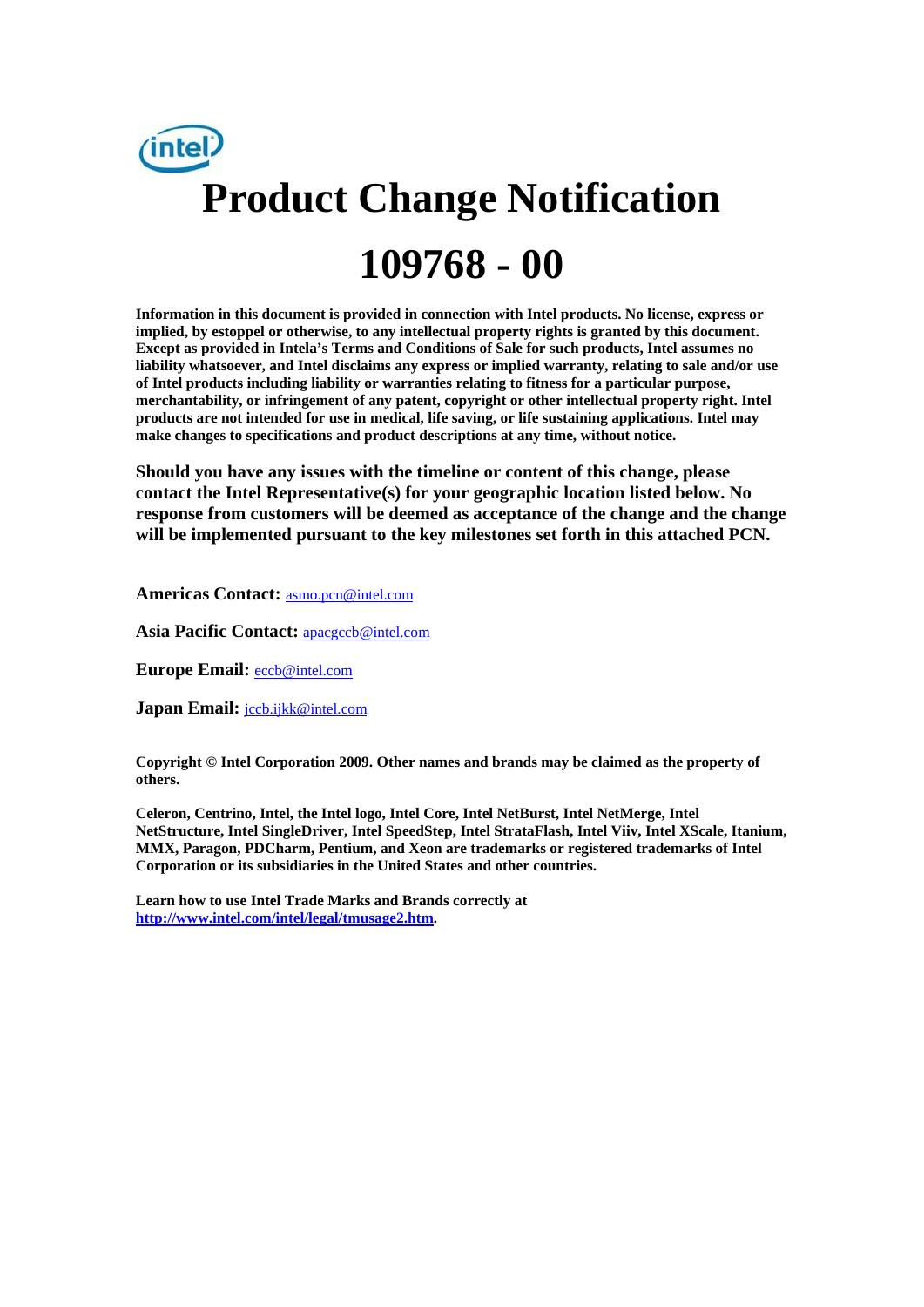# (intel) **Product Change Notification**

| <b>Change Notification #:</b> | $109768 - 00$                            |
|-------------------------------|------------------------------------------|
| <b>Change Title:</b>          | SC5299, PCN 109768-00, Product Design,   |
|                               | Update Intel(R) Server Chassis SC5299 to |
|                               | support Intel(R) Server Board S3420GP    |
|                               | series                                   |
| <b>Date of Publication:</b>   | <b>December 28, 2009</b>                 |

**Key Characteristics of the Change:**

Product Material

#### **Forecasted Key Milestones: Date Customer Must be Ready to Receive Post-Conversion Material:** Jan 22, 2010

#### **Description of Change to the Customer:**

In order to support the Intel(R) S3420GP series server boards, including S3430GPV, S3420GPLC and S3420GPLX, following changes are being made on three specific Intel(R) Server Chassis, which are SC5299UP, SC5299DP and SC5299BRP:

1. Add one 6-32# screw (totally 9 pieces) to accessory kit for board fastening

- 2. Add 4 rubber pads (totally 6 pieces) to accessory kit
- 3. QSUG is being updated to D37595-005
- 4. Attention doc is being updated to D37597-005

The updated product support matrix for Intel® Server Chassis SC5299 is

| <b>Configuration</b>      | <b>SC5299UP</b>                 | <b>SC5299DP</b>                 | <b>SC5299BRP</b>                | <b>SC5299WS</b>                 |
|---------------------------|---------------------------------|---------------------------------|---------------------------------|---------------------------------|
| Intel <sup>®</sup> Server | Intel <sup>®</sup> Server Board | Intel <sup>®</sup> Server Board | Intel <sup>®</sup> Server Board | Intel <sup>®</sup> Server Board |
| <b>Board Support</b>      | <b>S3200SHV</b>                 | <b>S5000VSA</b>                 | S5000VSA                        | <b>S5000XVN</b>                 |
|                           |                                 |                                 |                                 |                                 |
|                           | Intel <sup>®</sup> Server Board | Intel <sup>®</sup> Server Board | Intel <sup>®</sup> Server Board |                                 |
|                           | <b>S3210SHLC</b>                | <b>S5000PSL</b>                 | <b>S5000PSL</b>                 |                                 |
|                           |                                 |                                 |                                 |                                 |
|                           | Intel® Server Board             | Intel <sup>®</sup> Server Board | Intel <sup>®</sup> Server Board |                                 |
|                           | <b>S3210SHLX</b>                | <b>S5000XSL</b>                 | <b>S5000XSL</b>                 |                                 |
|                           |                                 |                                 |                                 |                                 |
|                           | Intel <sup>®</sup> Server Board | Intel <sup>®</sup> Server Board | Intel <sup>®</sup> Server Board |                                 |
|                           | S3430GPV                        |                                 |                                 |                                 |

listed as below: